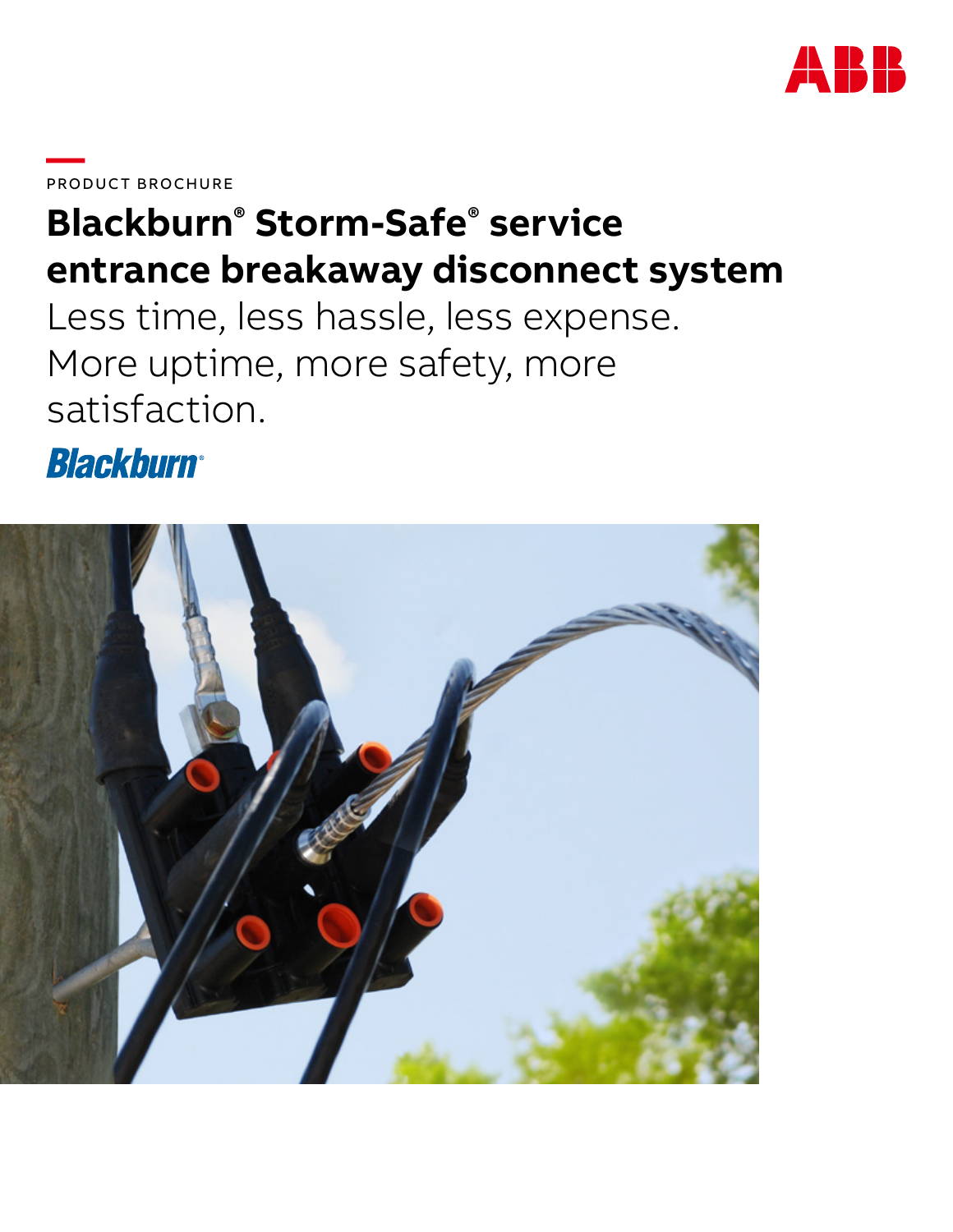# **Blackburn® Storm-Safe® service entrance breakaway disconnect system**

Less time, less hassle, less expense. More uptime, more safety, more satisfaction.

> It's 3 a.m. when the storm hits. A falling tree branch rips down the power line entering a customer's home. The power's out, and a live wire is down, creating an invisible radius of shock hazard that is a threat to the family as well as the crew, who has to go out and clean up the mess. The homeowner, not exactly a satisfied customer at the moment, becomes even less satisfied.

> Now imagine the same storm, except this time you have the Blackburn Storm-Safe service entrance breakaway disconnect system from ABB. The falling tree branch still rips down the power line, of course, but this time at the Storm-Safe breakaway link at the pole instead of at the weatherhead. The line comes down safely de-energized, minimizing the possibility of damage to either utility equipment or the service connection. The crew still needs to come out to restore service, but it's as quick and easy as replacing the breakaway link and plugging back into the Storm-Safe connections.

Less time, less hassle, less expense. More uptime, more safety, more customer satisfaction. That's what you get with the Storm-Safe service entrance breakaway disconnect system.

- Lines come down de-energized, avoiding safety hazards for the public and utility crews
- Lines come down at the pole, preventing damage to customer premises and utility equipment
- Quick service restoration with no running new lines or splicing — simply replace the Storm-Safe disconnect's breakaway link and plug it in





**—**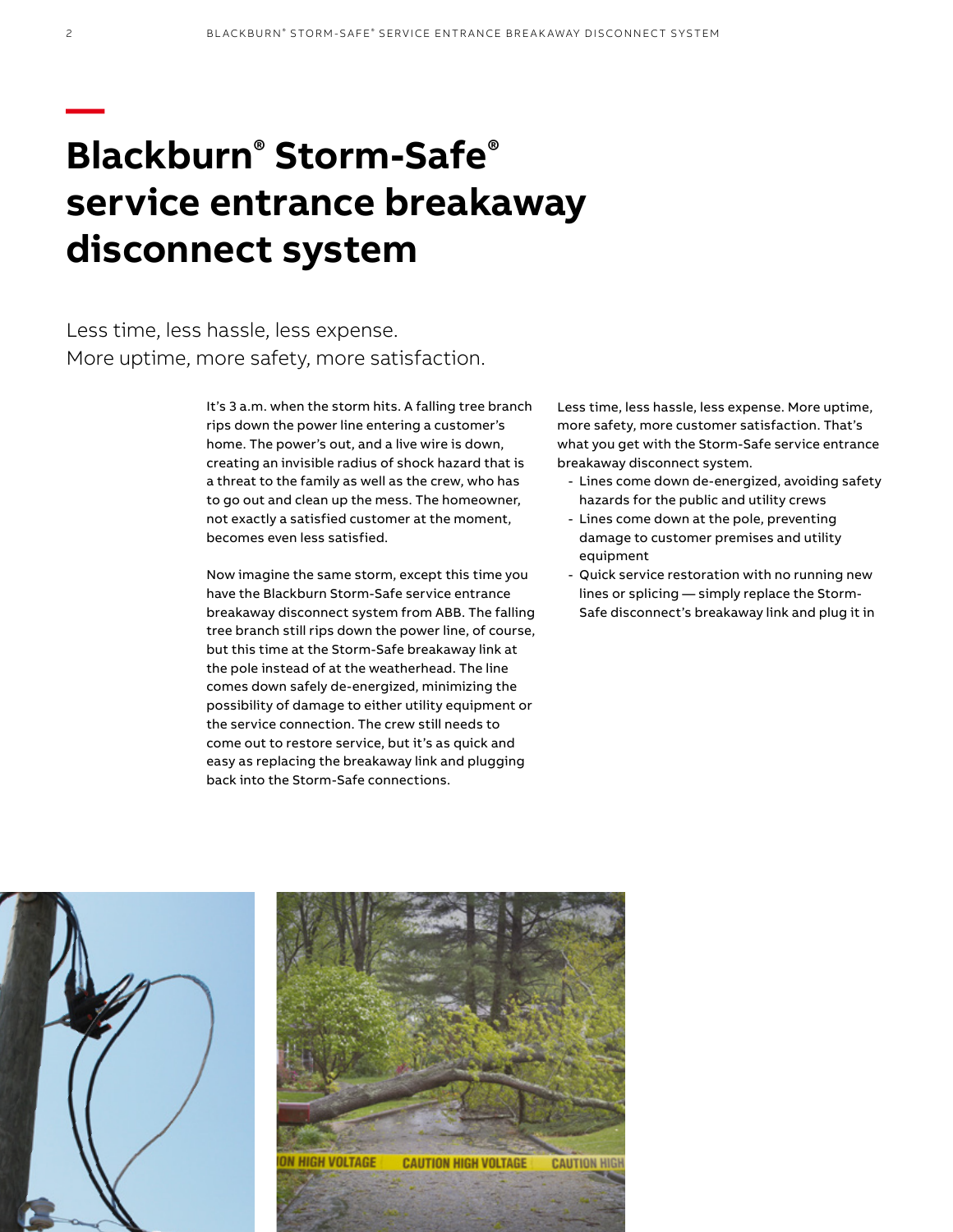## **Features**

- Internal O-ring prevents moisture into the contact
- External Flood-Seal® insulating rockets seal the entire system from the elements
- Dual rated for use with aluminum and copper conductors
- Meets ANSI C119.4-2004 specifications

### **Multi-service breakaway service entrance kits**

|        | Product no.       |                        |            | Description Contact block Assembly Insulating rockets 1/2"-13 Bolts |  |
|--------|-------------------|------------------------|------------|---------------------------------------------------------------------|--|
| SS 3 K | SS <sub>2</sub> K | Two-service base kit   | (1) U-bolt | (2) Flood-Seal                                                      |  |
|        | SS <sub>3</sub> K | Three-service base kit | (1) U-bolt | (2) Flood-Seal                                                      |  |

Note: SS 2 K requires two SSP pin kits (below). SS 3 K requires three SSP pin kits (below).

#### **Pin kits**

**—**

**—**

|                  | Product no.           | <b>Triple block</b> | <b>Neutral assembly</b> | Breakaway force (lbs.) |
|------------------|-----------------------|---------------------|-------------------------|------------------------|
| SSP 1/0 FN 500 K | SSP 1/0 FN 500 K      | 1/0, 1/0, 1/0 ACSR  | Full neutral            | 500                    |
|                  | SSP 1/0 FN 750 K      |                     |                         | 750                    |
|                  | SSP 1/0 RN 500 K      | $1/0, 1/0, \#2$     | Reduced neutral         | 500                    |
|                  | SSP 1/0 RN 750 K      |                     |                         | 750                    |
|                  | <b>SSP 2 FN 500 K</b> | #2,#2,#2            | <b>Full neutral</b>     | 500                    |
|                  | <b>SSP 2 FN 750 K</b> |                     |                         | 750                    |
|                  | <b>SSP 2 RN 500 K</b> | #2,#2,#4            | Reduced neutral         | 500                    |
|                  | <b>SSP 2 RN 750 K</b> |                     |                         | 750                    |
|                  | <b>SSP 4 FN 500 K</b> | #4,#4,#4            | Full neutral            | 500                    |
|                  | <b>SSP 4 FN 750 K</b> |                     |                         | 750                    |
|                  | <b>SSP 4 RN 500 K</b> | #4,#4,#6            | Reduced neutral         | 500                    |
|                  | <b>SSP 4 RN 750 K</b> |                     |                         | 750                    |

Note: Kit consists of two pin terminals, One neutral pin terminal, one SSL link kit (breakaway link and bail) and two Flood-Seal insulating rockets. Three pin kits are required for a three-service base kit, and two pins are required for a two-service base kit.

#### **— Single-service breakaway service entrance kits**

|                       | Product no.           | <b>Triple block</b>        | <b>Neutral assembly</b> | Breakaway force (lbs.) |
|-----------------------|-----------------------|----------------------------|-------------------------|------------------------|
| <b>SS1 4 FN 750 K</b> | SS1 1/0 FN 500 K      | $1/0$ , $1/0$ , $1/0$ ACSR | <b>Full neutral</b>     | 500                    |
|                       | SS1 1/0 FN 750 K      |                            |                         | 750                    |
|                       | SS1 1/0 RN 500 K      | 1/0, 1/0, #2               | Reduced neutral         | 500                    |
|                       | SS1 1/0 RN 750 K      |                            |                         | 750                    |
|                       | <b>SS1 2 FN 500 K</b> | #2, #2, #2                 | <b>Full neutral</b>     | 500                    |
|                       | SS1 2 FN 750 K        |                            |                         | 750                    |
|                       | <b>SS1 2 RN 500 K</b> | #2,#2,#4                   | Reduced neutral         | 500                    |
|                       | <b>SS1 2 RN 750 K</b> |                            |                         | 750                    |
|                       | <b>SS1 4 FN 500 K</b> | #4,#4,#4                   | <b>Full neutral</b>     | 500                    |
|                       | <b>SS1 4 FN 750 K</b> |                            |                         | 750                    |
|                       | <b>SS1 4 RN 500 K</b> | #4,#4,#6                   | Reduced neutral         | 500                    |
|                       | <b>SS1 4 RN 750 K</b> |                            |                         | 750                    |

Note: Kit consists of two sockets, one neutral socket, two pin terminals, one neutral pin terminal, one SSL link kit (breakaway link and bail), two Flood-Seal insulating splice covers and one Flood-Seal insulating rocket.

### **SSL – Link Kits**

**—**

|                | Product no.    | <b>Breakaway force (lbs.)</b> |
|----------------|----------------|-------------------------------|
| <b>SSL 750</b> | <b>SSL 500</b> | 500                           |
|                | 750<br>SSL     | 750                           |